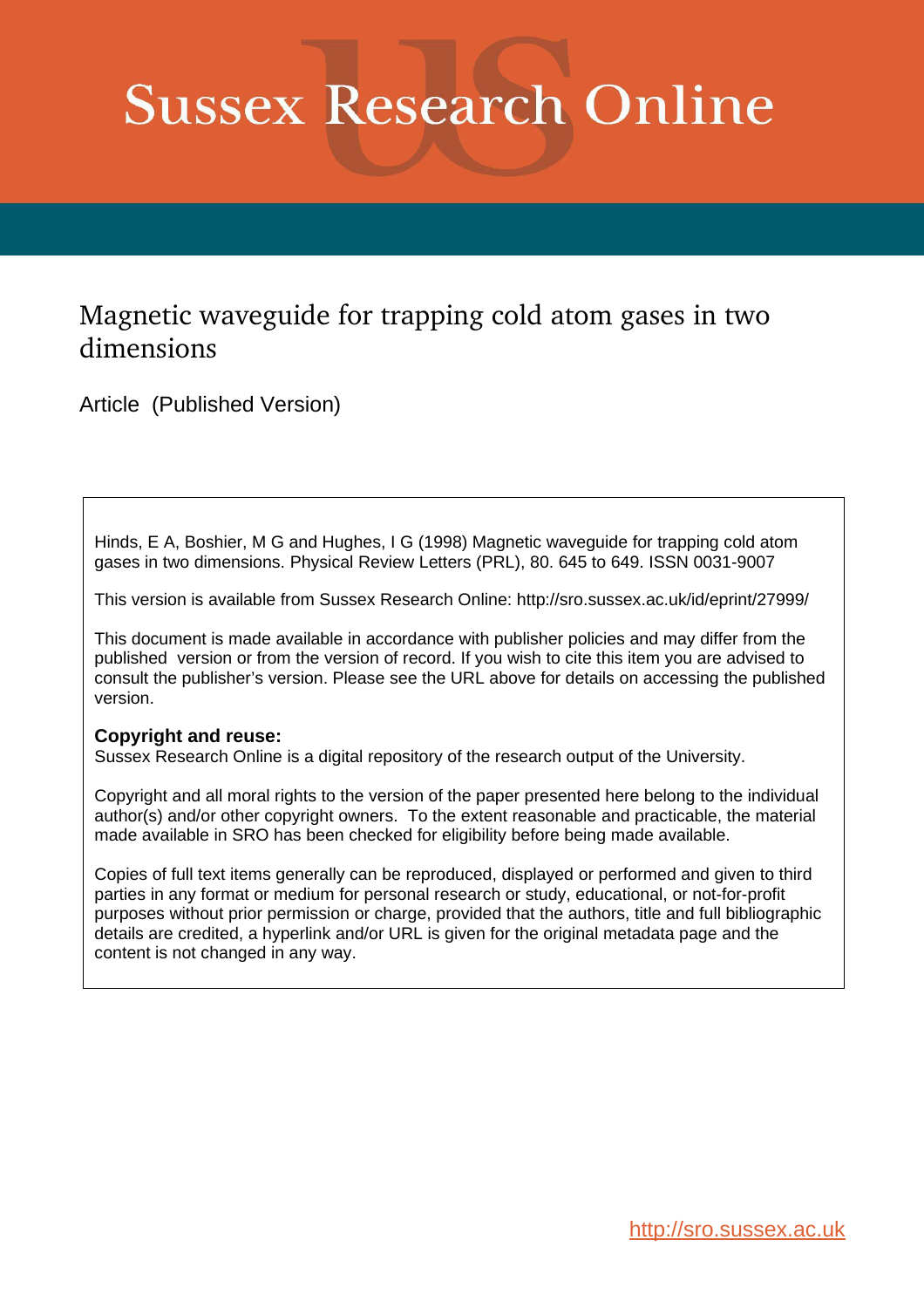## PHYSICAL REVIEW LETTERS

VOLUME 80 26 JANUARY 1998 NUMBER 4

#### **Magnetic Waveguide for Trapping Cold Atom Gases in Two Dimensions**

E. A. Hinds, M. G. Boshier, and I. G. Hughes

*Sussex Centre for Optical and Atomic Physics, University of Sussex, Brighton, BN1 9QH, United Kingdom* (Received 28 August 1997)

We have devised a way to trap atoms above a magnetic surface using the Zeeman effect. The method is generally applicable to any paramagnetic atom with hyperfine structure and results in very strong confinement and, hence, a high vibrational frequency perpendicular to the surface. This allows the atomic de Broglie wave to propagate as in a single-mode 2D waveguide. We show how atoms can be continuously and unidirectionally coupled with high efficiency into the lowest mode of the waveguide. This invention makes possible the study of weakly interacting gases in 2D. [S0031-9007(97)05101-6]

PACS numbers: 03.75.Be, 32.80.Pj, 32.80.Lg, 39.10. +j

Advances in laser cooling have given birth to the fields of atom optics [1] and Bose-Einstein condensation in alkali atom vapors [2]. Before condensation, the atoms are weakly confined in all three dimensions  $(kT \gg \hbar \omega)$ . In contrast, this Letter describes a new technique to constrain the atomic de Broglie wave strongly in one dimension, leaving it able to propagate in the other two. Atoms much colder than the transverse mode spacing of the waveguide have no freedom for dynamics in the transverse direction and constitute a weakly interacting 2D gas. The physics of low dimensional structures has proved in condensed matter to be particularly rich, but, so far, the limit of weakly interacting gas offered by atomic vapor has not been accessible in the laboratory except in 3D.

As in conventional optics, atoms confined to a waveguide can be transported without suffering a loss from beam divergence. Moreover, a horizontal waveguide can prevent atoms from falling quickly out of the apparatus under gravity, while allowing them to be accelerated, if so desired, by tilting the plane of the waveguide. Our waveguide might also be used to produce a continuous laserlike source of matter waves [3] because bosonic atoms coupled into the waveguide by a spontaneous transition favor decay into the most occupied mode. This kind of atom laser is not expected to work with a 3D trap because absorption of the spontaneously emitted radiation hinders the formation of a degenerate gas [4].

The 2D waveguide is also a promising system in which to study the physics of cold gases. One expects the critical exponents of phase transitions to depend on the dimensionality and, in addition, one may hope to find new phenomena which do not occur at all in 3D. At present, all experimental information on such 2D effects comes from dense systems in condensed matter physics where one cannot clearly separate the roles of quantum statistics and particle interactions. By contrast, a degenerate 2D gas of cold neutral atoms would be very weakly interacting and could be used to probe the most basic aspects of the theory [5], as are atomic Bose-Einstein condensates in 3D traps [6]. Moreover, it is possible that the atom-atom interaction cross section can be varied by the addition of external fields in order to study the role of interactions [7].

These possibilities have generated considerable interest in the idea of a waveguide for atoms [8]. Desbiolles and Dalibard [9] have discussed the possibility of forming a 2D gas in a two-color optical dipole force trap [10], and Renn *et al.* [11,12] have used hollow optical fibers to demonstrate multimode cylindrical guides also based on the optical dipole force. The smallest natural length scale *a* of an optical dipole force waveguide is set by the wavelength of the confining light, so the mode spacing  $\left(\frac{\alpha - h}{2Ma^2}\right)$  for an atom of mass *M* is rather small, not more than 10 kHz, corresponding to an energy of 500 nK. Since this energy interval is considerably lower than the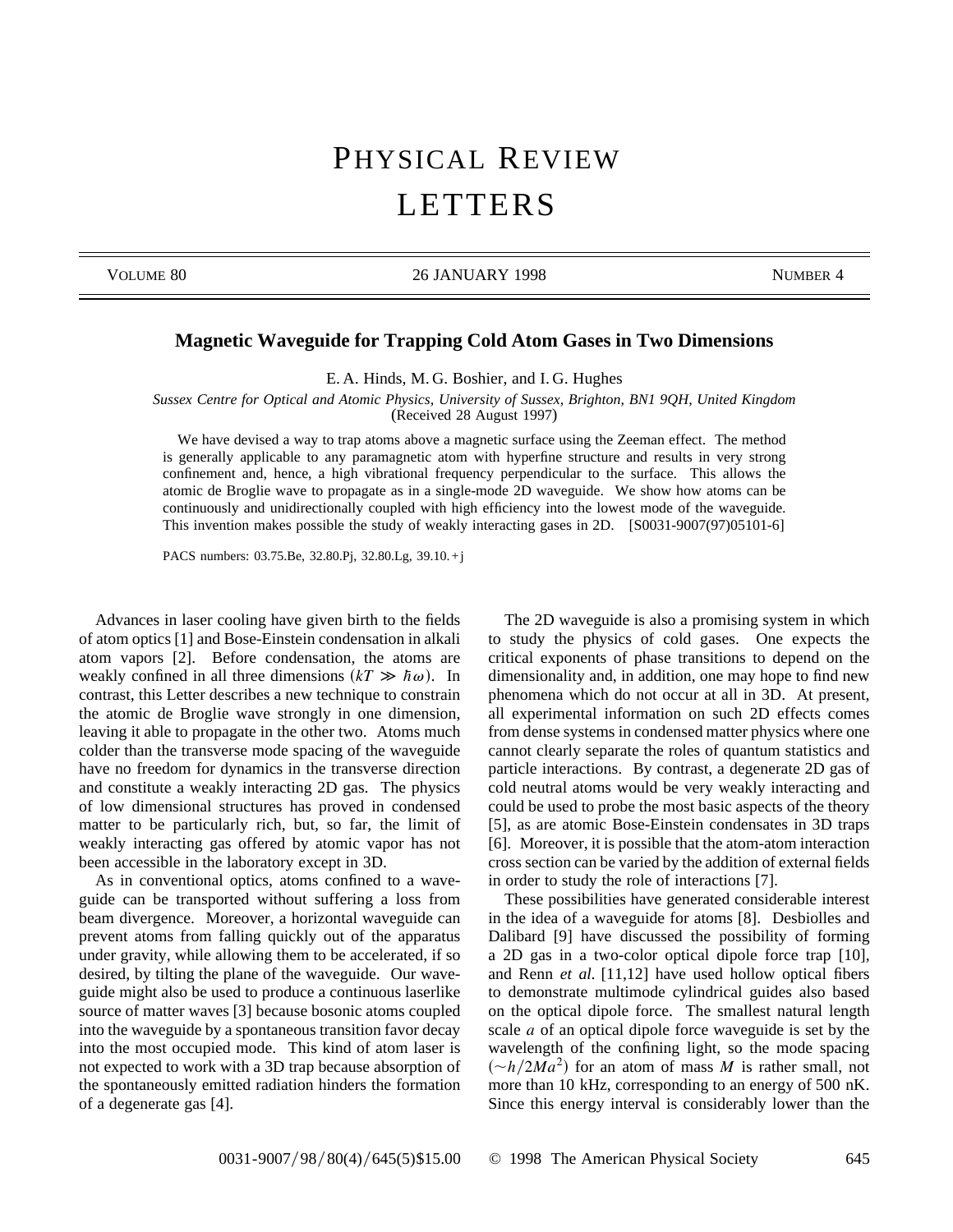temperature of most atomic sources, these waveguides are more suited to multimode operation, and even if coupling into a single mode is achieved, interactions between the forward and the transverse motions will subsequently excite a range of transverse modes. The mode spacing can usually be made larger by increasing the intensity of the confining light, but only at the expense of an increase in the spontaneous emission rate which heats and dephases the de Broglie waves. Despite these difficulties, a number of laboratories are attempting to realize a 2D atom waveguide based on the optical dipole force, and considerable progress has been made in this direction [13,14].

We present a waveguide based on static magnetic forces alone [15], which induce no spontaneous emission and produce tight confinement with a correspondingly large mode spacing of  $\sim$ 1 MHz. We call this device a Zeeman effect surface trap (ZEST). This Letter shows how a single mode of such a waveguide can be loaded continuously and with good efficiency from a conventional slow atom source.

The magnetic field of the waveguide is provided by a surface whose magnetization varies with position as  $\sin(2\pi x/\lambda)$ . At a distance *z* above the surface, the magnitude of the field is  $B_{\text{max}} \exp(-2\pi z/\lambda)$  [16]. Such surfaces have been developed recently for reflecting and focusing slow atomic beams through the Zeeman interaction, which is able to retroreflect atoms dropped from heights of many centimeters [17–21]. Here, we show how the Zeeman shift in sublevel  $F = 3$ ,  $m_F = -2$ , labeled  $f$  in Fig. 1, can be used to trap  ${}^{85}Rb$  atoms in the direction normal to the mirror. The principle applies to a wide range of atoms, but, in order to present a specific and fully developed analysis, we focus here on the <sup>85</sup>Rb atom for which the ground state hyperfine splitting is  $\Delta \nu$  = 3036 MHz and the nuclear spin is 5/2.

The main part of Fig. 1 illustrates the energies of sublevels *i* and *f* versus distance for a magnetized surface with  $\lambda = 1$   $\mu$ m and  $B_{\text{max}} = 2$  kG. The magnetic binding energy for an atom in state *f* has its minimum at  $B_0 = \Delta \nu / 3 \mu_B = 723$  G. The "bond length," i.e., the equilibrium position  $(\lambda/2\pi)$  ln $(B_{\text{max}}/B_0)$ , is 162 nm from the surface for our particular values. The binding energy the surface for our particular values. The binding energy<br>is given by  $(3 - \sqrt{5})h\Delta\nu/6$  and has the value 1.6  $\mu$ eV or 19 mK or 386 MHz. This is very deep compared with optical dipole force traps and compared with the  $1-10 \mu K$  thermal energy of laser-cooled atomic clouds, although it is extremely weak in comparison with ordinary physisorption and with molecular binding. The quantized vibration of an atom in this trap has a minimum width of 9 nm, proportional to  $\lambda^{1/2}(\Delta \nu M)^{-1/4}$  and independent of *B*max. The spacing of low-lying vibrational levels in this potential is proportional to  $(\Delta \nu / M)^{1/2} \lambda^{-1}$  and, in this example, equals 2 MHz (100  $\mu$ K). Considering the potential to be a planar waveguide for atomic de Broglie waves, this is also the spacing of low-order modes.



FIG. 1. Inset: the Breit-Rabi diagram for <sup>85</sup>Rb, showing the Zeeman shifts of the ground state hyperfine levels drawn to scale. The bold lines show the initial state *i* of the atoms to be loaded into the waveguide and the final trapped state *f*. Main diagram (not to scale): Atoms in state *i* are projected toward the magnetized surface and come to rest at the position of minimum energy for state *f*, 162 nm from the surface. A laser field couples states *i* and *j*, coming into resonance only over a narrow band of positions close to the turning point. The excited atoms decay spontaneously into the trapped state *f* with a high probability of going into the lowest vibrational mode.

The method of coupling atoms into this waveguide is also illustrated in Fig. 1. A conventional cold source, e.g., optical molasses [22], fires atoms vertically towards the horizontal magnetic surface at approximately  $1.9 \text{ m/s}$ . On the way, they are optically pumped into the state  $i \equiv$  $(F = 2, m_F = -2)$ . This velocity is chosen so that the atoms come to rest at the maximum of the potential curve, where the energy of state  $f$  is a minimum. Here, the Zeeman shift brings the atoms into resonance with a cw laser beam which excites state *j*  $(5P_{3/2}, m_J = 3/2, m_I = 1)$  $-5/2$ ). We have calculated that, in field  $B_0$ , this state decays spontaneously back to *i* with 48% probability and into the bound state *f* with 52% probability, so, after a small number of excitations, the atoms are all pumped into the waveguide. The region of resonance is only a few nanometers wide because of the strong field gradient  $(2\pi B_0/\lambda = 4.5 \text{ G/mm})$  and this allows us to introduce atoms into the waveguide in a well-defined region determined by our choice of laser frequency. In particular, it is possible to achieve high coupling efficiency into the  $v = 0$  ground state of the waveguide because the width of that state is also a few nanometers. The photons scattered during the loading process do not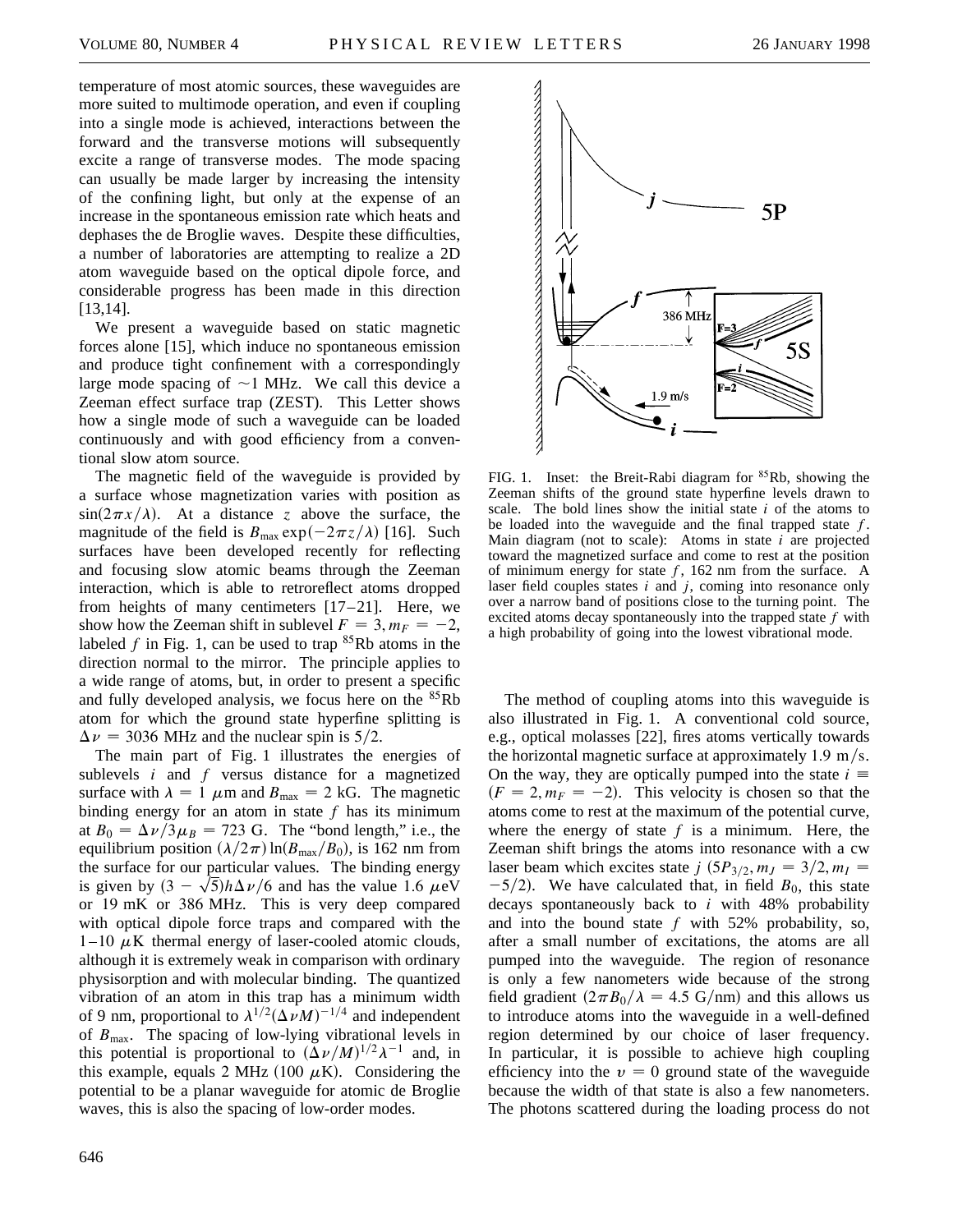cause significant heating of atoms that are already trapped in the waveguide because of the 2D geometry [4].

To estimate the loading efficiency, we have solved the Schrödinger equation for a minimum-uncertainty wave packet initially traveling towards the mirror at  $1.9 \text{ m/s}$  in state *i*. The width of the packet is chosen to be 100 nm corresponding approximately to the single-photon recoil momentum. The laser field of frequency  $\omega_0$  couples states *i* and *j* resonantly at 723 G, and state *j* is allowed to decay outside the  $i$ ,  $j$  system at rate  $\gamma$ . After making the rotating wave approximation and writing the twocomponent wave function as  $\psi(z, t) = (\psi_i, e^{-\overline{i}\omega_0 t}\psi_j)$ , the center-of-mass motion is described by [23]

$$
i\hbar \frac{\partial}{\partial t} \left( \frac{\psi_i}{\psi_j} \right) = \begin{pmatrix} T + U_i & V \\ V & T + U_j - \hbar \omega_0 - \frac{1}{2} i \hbar \gamma \end{pmatrix}
$$

$$
\times \left( \frac{\psi_i}{\psi_j} \right), \tag{1}
$$

where *T* is the kinetic energy operator  $-(\hbar^2/2m)$  $\left(\frac{\partial^2}{\partial z^2}\right)$ , *U<sub>i</sub>* and *U<sub>j</sub>* are the potentials shown in Fig. 1, and *V* is the transition matrix element.

Figure 2(a) shows the density  $|\psi_i|^2$  of the incoming wave packet as it approaches the surface, interacts with the laser light  $(V/h$  is 23 MHz), and then recedes greatly attenuated. In Fig. 2(b), we plot the very narrow excited state wave packet  $|\psi_j|^2$  as a function of time. Spontaneous decay out of this state fills the *n*th mode of the waveguide at a rate which we take to be  $R_n(t) = \gamma |\langle u_j(t) | u_f(v = n) \rangle|^2$  in the usual Franck-Condon approximation, where *u* signifies the spatial part of the excited wave function and the trapped states  $u_f(v = n)$  are found by numerical integration. The final state populations  $P_n$  are obtained by integrating  $R_n(t)$ . Figure 3 shows how the population of the fundamental waveguide mode  $P_0$  varies with the initial velocity of the wave packet and illustrates the optimum mode-matching at  $1.92 \text{ m/s}$ , where the incident wave packet comes to rest just at the minimum of the state *f* potential. In a real experiment, the thermal distribution of initial velocities would typically be  $0.05 \text{ m/s}$ , corresponding to ten times the single-photon recoil velocity. The coupling does not vary greatly over this range, and we conclude that it is possible to achieve continuous coupling into the fundamental mode with an efficiency exceeding 10%. Alternatively, if the waveguide is to be loaded in a single pulse, a second laser can be used to drive the *i*-*j*-*f* Raman transition, and its frequency can be tuned to favor any desired waveguide mode. The disadvantage of this stimulated loading scheme is that atoms already in the trap would be coupled out.

The principal approximation in our calculation is that we have not taken into account spontaneous decays from state *j* back into state *i*. This requires integration of



FIG. 2. (a) Calculated probability density for the incoming wave packet in state *i*. After coming into resonance with the laser field, the reflected packet is reduced greatly because half of the atoms are excited to state  $j$ . The potential  $U_i$  is shown in the background together with the position of resonant coupling, chosen to be at the center of the waveguide. (b) Calculated evolution of probability density in the excited state *j*. The packet is narrow in the *z* direction because the Zeeman shift depends strongly on the distance from the surface, restricting resonant excitation to a narrow range. The appearance of the excited atoms coincides with the arrival of the incident packet at the resonant region and its disappearance is due to decay back to the ground state.



FIG. 3. Efficiency for coupling atoms into the lowest mode of the waveguide versus the initial velocity of the incident atoms with  $V/h = 23$  MHz. The 15% peak efficiency occurs when the incident wave packet comes to rest just at the minimum of the state  $f$  potential. For comparison, we show the velocity spread of a 20  $\mu$ K cold Rb atom source.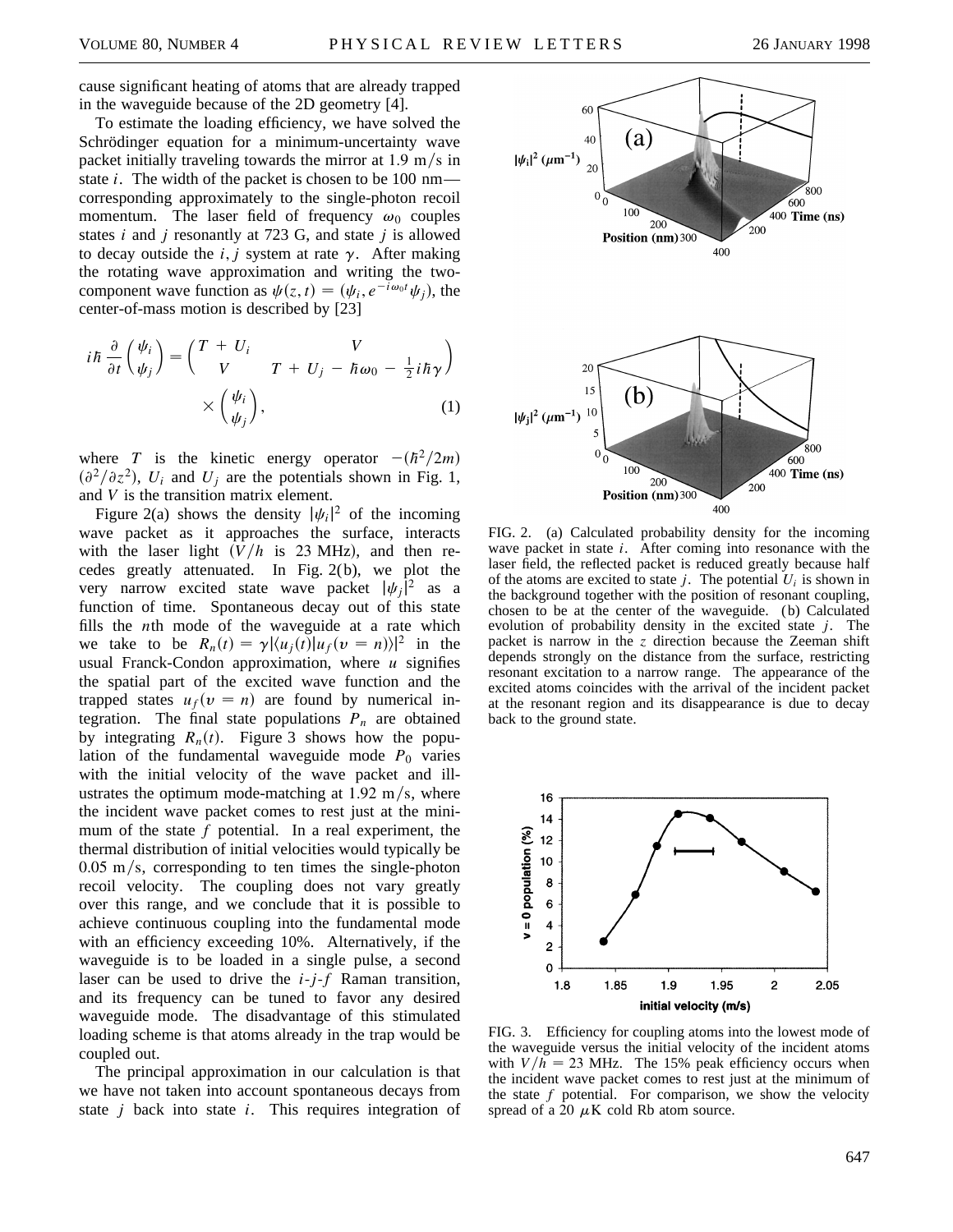the density matrix master equation, or, equivalently, a Monte Carlo treatment of the Schrödinger equation, and is currently in progress in our group. Although the fuller treatment will give a more precise result for the coupling efficiency into the waveguide, it will not change our main conclusion: First, nearly all of the atoms are transferred to the waveguide when the optical excitation is optimized; second, a substantial fraction goes into the lowest mode because its width is comparable with that of the resonance region.

A simple way to detect whether atoms are trapped in the waveguide is to illuminate it with light tuned to the *f*-*j* transition: The atoms are then pumped into state *i* and jump off of the surface with a velocity of 1.9 m/s. With a natural width of 6 MHz, the production spectrum of liberated atoms would not quite resolve the 2 MHz mode spacing, but it would provide an excellent diagnostic tool for the state of the atoms in the waveguide.

Once a gas is trapped in the waveguide, one could investigate the van der Waals interaction  $-C_3/z^3$  (*C*<sub>3</sub> is expected to be of order 1 kHz  $\mu$ m<sup>3</sup>) by its effect on the inner wall of the trapping potential and, hence, on the spectrum of waveguide modes. This effect, due to the interaction between the atomic dipole and its electrostatic image in the magnetic surface, is negligible for our parameter, but becomes significant when  $B_{\text{max}}$ is reduced below 1 kG. So far, the van der Waals interaction between an atom and a surface has been studied in atoms moving transiently above the surface  $[24 - 26]$  or in physisorption where the van der Waals attraction is balanced by short-range exchange forces. Now it becomes possible to study bound states in which the van der Waals force is in equilibrium with a wellcharacterized magnetic interaction.

Because of the way the surface is magnetized, the direction  $\hat{\bf{n}}$  of the magnetic field varies with position *x* according to  $\hat{\mathbf{n}} = \cos(2\pi x/\lambda)\hat{\mathbf{z}} + \sin(2\pi x/\lambda)\hat{\mathbf{x}}$ , imposing an adiabatic spin rotation on the gas as it propagates through the waveguide in the *x* direction but not in the *y* direction. The associated geometric phase causes an unusual anisotropy in the quantum propagation of the gas whose consequences we are currently investigating. The study of 2D gas in the waveguide is not restricted to traveling waves; with a curved magnetic substrate, a depth of 1 mm is sufficient to contain  ${}^{85}Rb$  up to 14 cm/s, speeds much greater than we would expect. In the confined 2D gas, it would be very interesting to increase the phase space density to the point where the de Broglie wavelength is comparable with the interatomic spacing and quantum statistical effects become important. It is not known at what point relaxation will limit the density of the 2D gas but the strongest loss mechanism is expected to be spin exchange, in which two  $F = 3$ ,  $m_F = -2$  atoms collide and emerge in the states  $F = 3$ ,  $m_F = -1, -3$ . The cross section for this process at 723 G has not been calculated [27]. It will also be possible to contour the waveguide, either physically or by recording a suitable magnetic pattern, so that the 723 G surface has channels, making a kind of "printed circuit" with paths along which the atoms must flow if they are slow enough.

This new technique is broadly applicable to paramagnetic atoms with hyperfine structure. Heavier atoms, which have larger hyperfine interactions, require a stronger waveguide field  $B_0$ , but the mode spacing is stroliger waveguide lied  $D_0$ , but the mode spacing is<br>relatively constant because the relevant factor  $\sqrt{\Delta \nu / M}$ is approximately constant throughout the periodic table. Among the alkali metals, the smallest mode spacing is 0.6 MHz for <sup>41</sup>K and the largest is 3.4 MHz for  $133Cs$ (taking  $\lambda = 1 \mu m$ ). Correspondingly, the width of the lowest waveguide mode varies only by a factor of 5, from a maximum of 24 nm for  ${}^{7}$ Li to a minimum of 5 nm for  $133Cs$ .

In this Letter, we have presented a new kind of waveguide for use in atom optics which is based on magnetic interactions with a surface. The large mode spacing will make it possible to propagate de Broglie waves in a single mode of this waveguide at substantial velocities without scattering into other modes. We have shown how atoms from a standard cold source can be coupled with high efficiency into the lowest mode of the waveguide by taking advantage of the position-dependent Zeeman shift, and we have demonstrated this explicitly by a model wave packet calculation. The 2D gas produced in this way opens up a new area of study for atom optics and for the physics of cold gases.

We are indebted to R. L. Cardiff for assistance with the computer simulation, to B. M. Garraway for discussions about wave packets, and to the U.K. Engineering and Physical Sciences Research Council for funding this work.

- [1] Special Issue on Atom Optics, edited by E. Arimondo and H.-A. Bachor [Quantum Semiclass. Opt. **8**, 495 (1996)].
- [2] M. H. Anderson *et al.,* Science **269**, 198 (1995); C. C. Bradley, C. A. Sacket, J. J. Tollet, and R. G. Hulet, Phys. Rev. Lett. **75**, 1687 (1995); K. B. Davis *et al.,* Phys. Rev. Lett. **75**, 3969 (1995).
- [3] R.J.C. Spreeuw, T. Pfau, U. Janicke, and M. Wilkens, Europhys. Lett. **32**, 469 (1995).
- [4] T. Pfau and J. Mlynek, OSA Trends Opt. Photon. **7**, 33 (1997).
- [5] V. Bagnato and D. Kleppner, Phys. Rev. A **44**, 7439 (1991).
- [6] K. Burnett, Contemp. Phys. **37**, 1 (1996).
- [7] P.O. Fedichev, Yu Kagan, G.V. Shlyapnikov, and J.T.M. Walraven, Phys. Rev. Lett. **77**, 2913 (1996).
- [8] J. P. Dowling and J. Gea-Banacloche, Adv. At. Mol. Opt. Phys. **37**, 1 (1996).
- [9] P. Desbiolles and J. Dalibard, Opt. Commun. **132**, 540 (1996).
- [10] Yu. B. Ovchinnikov, S. V. Shul'ga, and V. I. Balykin, J. Phys. B. **24**, 3173 (1991).